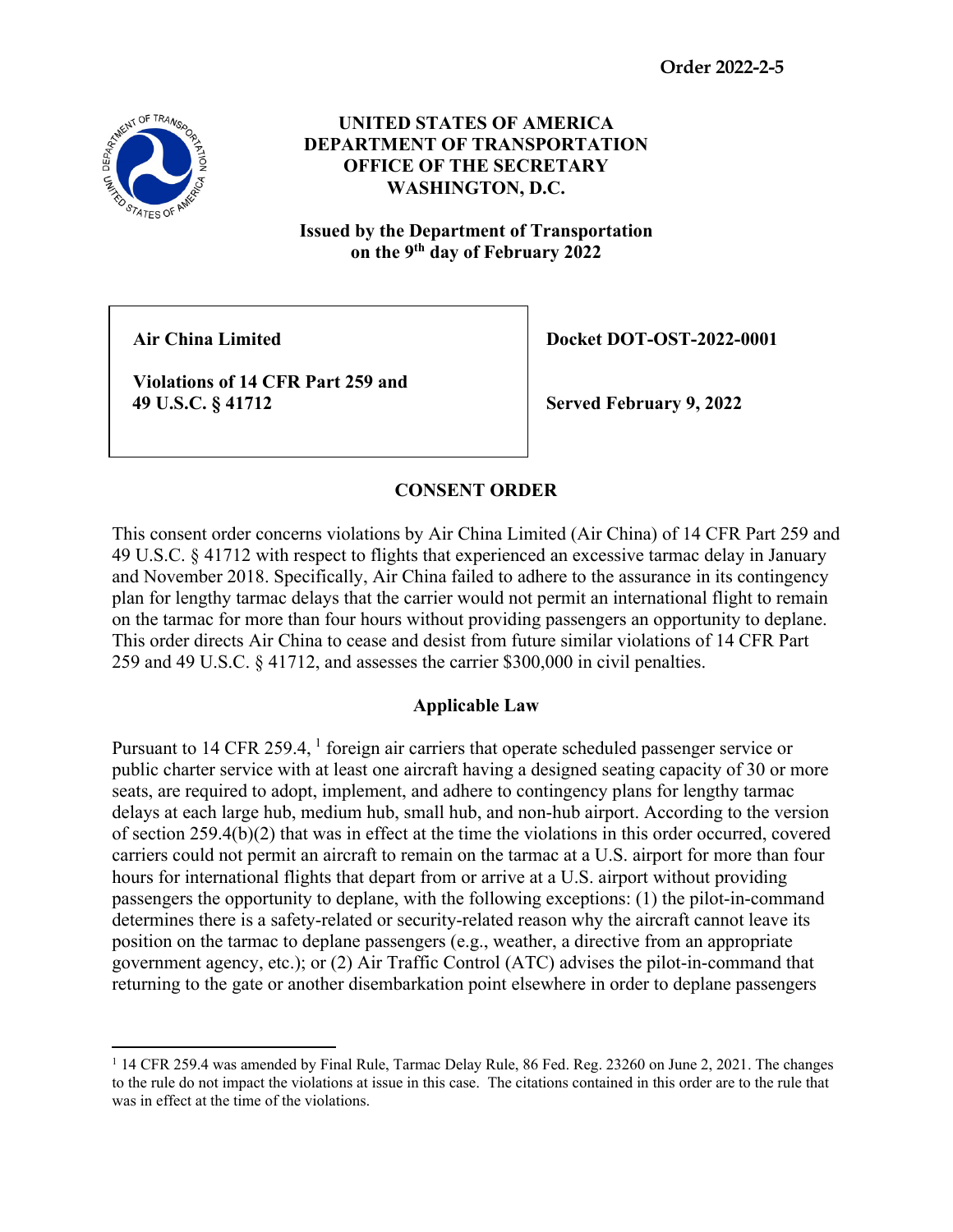would significantly disrupt airport operations.<sup>[2](#page-1-0)</sup> Section 259.4 also requires carriers to ensure sufficient resources to implement the carriers' plans, among other assurances. A covered carrier's failure to comply with the assurances required by Part 259, and as contained in its contingency plan for lengthy tarmac delays, is considered to be an unfair and deceptive practice within the meaning of 49 U.S.C. § 41712. Because the purpose of section 259.4 is to protect individual passengers from being forced to remain on the aircraft for more than four hours in the case of international flights without being provided the opportunity to deplane or being informed when an opportunity to deplane exists, the U.S. Department of Transportation's Office of Aviation Consumer Protection  $(OACP)^3$  $(OACP)^3$  takes the position that a separate violation is considered to have occurred for each passenger who is forced to remain on board an aircraft for longer than the set amount of time without the opportunity to deplane.

### **Facts and Conclusions**

Air China is a foreign air carrier as defined by [4](#page-1-2)9 U.S.C.  $\S$  40102(a)(21)<sup>4</sup> that operates scheduled service from John F. Kennedy International Airport (JFK), among other large hub airports, using at least one aircraft having a design capacity of more than 30 passenger seats. The carrier has a tarmac delay contingency plan that states that it "will not permit its aircraft to remain on the tarmac for more than four hours before allowing passengers to deplane," with specific exceptions permitted by law. The plan also states that the carrier has coordinated its plan with airport authorities and terminal operators, including at designated alternate airports. Air China's plan also states that it has sufficient resources to implement its plan.

### January 2018 Delay

On January 4, 2018, Winter Storm Grayson, a powerful Nor'easter, arrived in the New York Metropolitan area and severely disrupted air transportation operations at JFK. The storm caused below-freezing temperatures, strong winds (approximately 45 knots), low visibility, and approximately 8.5 inches of snow.

On the morning of January 4th, the Port Authority of New York and New Jersey (Port Authority) announced that it would close the airport for a few hours, and then ultimately decided to close the airport for the remainder of the day. JFK remained closed for approximately 19 hours starting the morning of January 4th until the morning of January 5th. Although the airport reopened on January 5, operations at JFK were disrupted through Sunday, January 7.

<span id="page-1-0"></span><sup>&</sup>lt;sup>2</sup> When the Department amended its tarmac delay rule,  $14$  CFR 259.4, in 2021, it added an exception that applies to departure flights to ensure that the Department's rules conformed to changes made to 49 U.S.C. § 42301(d)(1) as a result of the FAA Extension, Safety, and Security Act of 2016 (FAA Act). Prior to the amendment of 14 CFR 259.4, the Office of Aviation Consumer Protection (OACP) relied on 49 U.S.C. § 42301(d)(1) and the Department's Enforcement Policy on Extended Tarmac Delays, which was issued November 22, 2016, and is available at [https://www.transportation.gov/sites/dot.gov/files/docs/Enforcement%20Policy%20on%20Extended%20Tarmac%2](https://www.transportation.gov/sites/dot.gov/files/docs/Enforcement%20Policy%20on%20Extended%20Tarmac%20Delays.pdf) [0Delays.pdf,](https://www.transportation.gov/sites/dot.gov/files/docs/Enforcement%20Policy%20on%20Extended%20Tarmac%20Delays.pdf) to implement the departure delay standard mandated by the FAA Act.

<span id="page-1-1"></span><sup>&</sup>lt;sup>3</sup> The Office of Aviation Consumer Protection was formerly known as the Office of Aviation Enforcement and Proceedings.

<span id="page-1-2"></span><sup>4</sup> 49 U.S.C. § 40102(a)(21) defines a foreign air carrier as "a person, not a citizen of the United States, undertaking by any means, directly or indirectly, to provide foreign air transportation."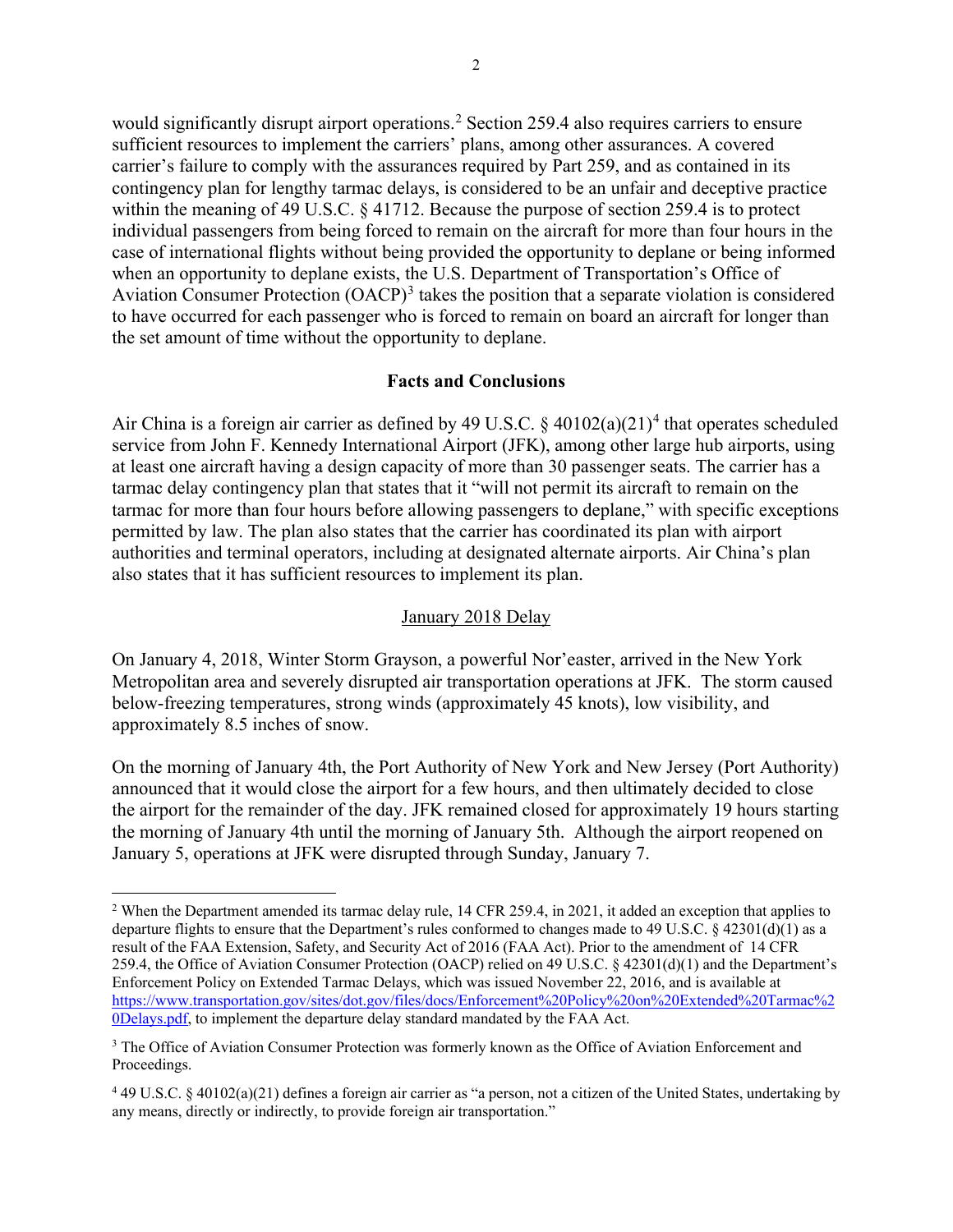Air China Flight 981, traveling from Beijing Capital International Airport (PEK) to JFK on January 4, 2018, was diverted to Chicago O'Hare International Airport (ORD) as a result of severe weather conditions at JFK.

Flight 981 remained overnight in ORD, and passengers were provided accommodations. When JFK re-opened to traffic, Air China contacted the airport to inquire about a time that the JFK terminal at which it operates, Terminal 1 (T1), could accept Flight 981. T1 informed Air China that the flight would have a gate available if it arrived at 2:04 p.m. ET on January 5th. As a result of having to wait for gate space to service Flight 981's departure from ORD, as well as insufficient personnel and other resources at ORD, Flight 981 was not able to depart for JFK until 9:16 p.m. ET (8:16 p.m. CT). Despite this delay in departure, the carrier did not contact T1 again to inquire further about available gates prior to the flight's departure. When the aircraft arrived at JFK, T1 did not have an available gate for the flight, and 192 passengers remained on board without an opportunity to deplane for five hours and eighteen minutes.

### November 2018 Delay

On November 15, 2018, Air China Flight 982, traveling from JFK to PEK, encountered significant winter weather conditions and airport congestion during its departure from JFK. The main aircraft door was closed at 4:52 p.m. (with the jet bridge removed a minute later), but the aircraft was blocked by other traffic and was not able to depart from the gate until 5:55 p.m. Due to weather conditions, the aircraft proceeded to a queue for deicing, with the deicing process initiated on the aircraft at 8:32 p.m., three hours and forty minutes into the tarmac delay. Because the deicing process typically takes much longer than 20 minutes, the carrier knew or should have known that it would violate the tarmac delay requirements well before the deicing process was initiated. The deicing process was completed at 9:21 p.m., and the aircraft departed from JFK at 10:13 p.m. The 279 passengers on Flight 982 experienced a tarmac delay of five hours and twenty-one minutes.

Passengers on Flight 981 and Flight 982 experienced excessive tarmac delays when there was no applicable safety, security, or ATC-related exception to the tarmac delay rule. By failing to provide passengers on Flight 981 and Flight 982 an opportunity to deplane before the tarmac delay exceeded four hours, Air China failed to adhere to the terms of its contingency plan and violated 49 U.S.C. § 41712 and 14 CFR 259.4.

#### **Response**

In response, Air China states that it takes very seriously its obligations under the Department's tarmac delay regulation and that in the chaotic and unpredictable circumstances surrounding Winter Storm Grayson it took steps consistent with safety and the requirements of relevant government agencies to meet the four-hour deadline established by the regulation. Air China states that through its efforts 105 of the 297 passengers on CA981 were reaccommodated on other flights at ORD on January 4 and were able to complete their travel.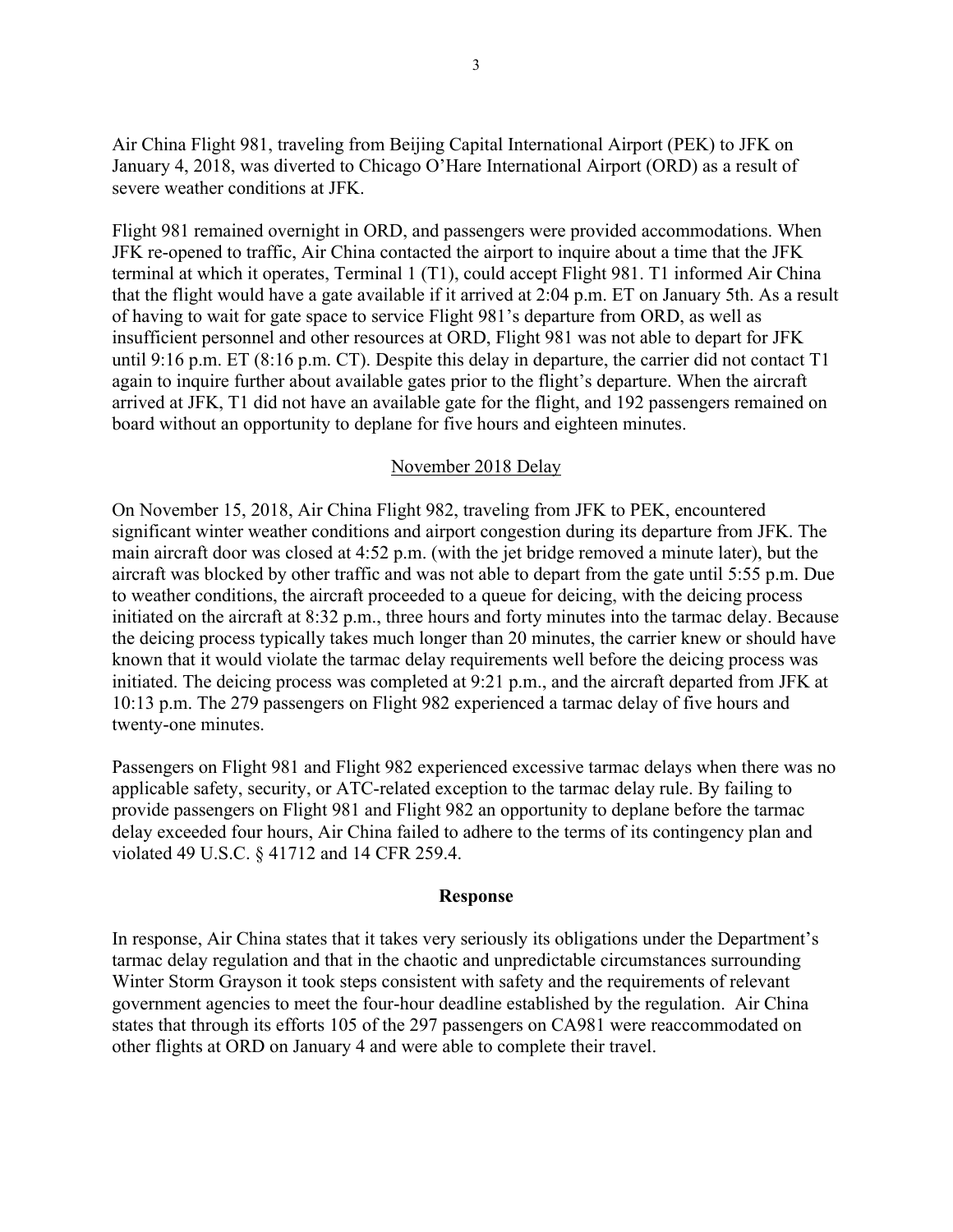Air China states it took numerous steps to ensure the remaining 192 passengers on CA981 would not be delayed upon arrival at JFK on January 5. Air China states that on January 4, at considerable expense and inconvenience to booked passengers and in consultation with Terminal 1, it proactively canceled its January 5 frequency of CA981 scheduled to operate PEK-JFK as well as CA982 scheduled to operate JFK-PEK on January 6, based on its understanding this would free a gate at Terminal 1 for the operation of diverted CA981 from ORD to JFK on January 5. Air China states Terminal 1 was informed of and agreed with Air China's plan.

Air China also states that it does not believe that Terminal 1 told Air China it could only accommodate CA981 up until 2:04 p.m. (ET) on January [5](#page-3-0).<sup>5</sup> Air China adds that after CA981 arrived at JFK at 10:58 p.m., it learned for the first time that Terminal 1 had canceled its gate assignment and that there were several aircraft that later became disabled at gates at Terminal 1. $^6$  $^6$ Air China asserts that after CA981's arrival at JFK it proactively contacted the Port Authority, Terminal 1, and Terminal 4 for deplaning assistance in an effort to avoid violation of the tarmac delay rule, to no avail. Air China states further that it provided compensation to a number of passengers who were delayed upon arrival at JFK.

With respect to November 15, 2018, Air China states CA982 was delayed by circumstances beyond Air China's control including not only unexpectedly severe winter weather but other aircraft that blocked CA982's movement and a de-icing process that took longer than expected. Air China asserts it was led to believe by JFK that CA982 would be able to complete the de-icing process and depart JFK without incurring a tarmac delay. According to Air China, had JFK informed it that CA982 would not be able to complete de-icing and depart without violating the tarmac delay requirements, CA982 would have returned to the gate.

Finally, Air China states that it respectfully disagrees with OACP's determination that civil penalties for excessive tarmac delays may be assessed on a per-passenger basis. Air China believes that the applicable statute provides for penalties to be assessed on a per flight-basis. Nevertheless, Air China has agreed to this settlement in the interest of avoiding litigation.

### **Decision**

The OACP views seriously Air China's violations of 14 CFR Part 259 and 49 U.S.C. § 41712. Accordingly, after carefully considering all the facts in this case, including those set forth above, OACP believes that enforcement action is warranted. In order to avoid litigation, and without admitting or denying the violations described above, Air China consents to the issuance of this order to cease and desist from future violations of 14 CFR Part 259 and 49 U.S.C. § 41712, and to the assessment of \$300,000 in compromise of potential civil penalties otherwise due and payable pursuant to 49 U.S.C. § 46301. The compromise assessment is appropriate considering

<span id="page-3-0"></span><sup>&</sup>lt;sup>5</sup> Air China states it informed Terminal 1 that CA981 would be delayed in departing ORD and would not arrive at JFK until approximately 6:30 p.m. (ET). Air China states Terminal 1 did not inform it that reconfirmation of CA981's later arrival time at JFK was required and that email correspondence from Terminal 1 led Air China to believe reconfirmation was not required.

<span id="page-3-1"></span><sup>6</sup> Air China states that when CA981 departed ORD for JFK, ten gates were available at Terminal 1. Air China states that upon CA981's arrival at JFK it was placed in a queue behind four other widebody aircraft and that the Port Authority assigned only two buses to deplane passengers on the five aircraft despite requests for additional buses.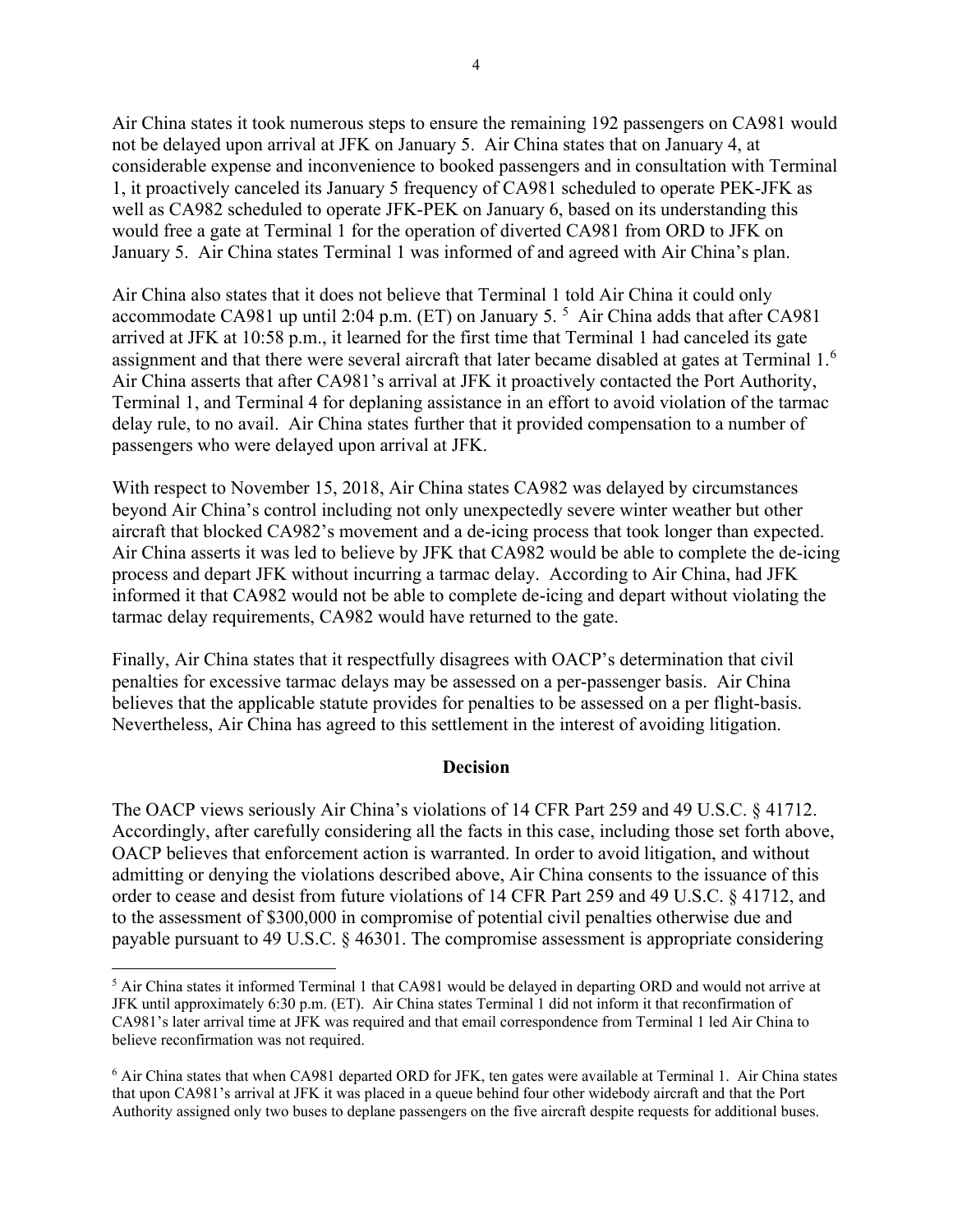the nature and extent of the violations described herein and the unprecedented impact of the Novel Coronavirus Disease (COVID-19) public health emergency on air travel. This order serves the public interest by establishing a strong deterrent against future similar unlawful practices by Air China and other carriers.

This order is issued under the authority contained in 49 CFR Part 1.

# **ACCORDINGLY,**

- 1. Based on the above discussion, we approve this settlement and the provisions of this order as being in the public interest;
- 2. We find that Air China Limited violated 14 CFR 259.4(b)(2) by failing, for Flight 981 on January 5, 2018 and for Flight 982 on November 15, 2018, to adhere to the assurances in its contingency plan for lengthy tarmac delays that the carrier would not permit an international flight to remain on the tarmac for more than four hours without providing passengers an opportunity to deplane;
- 3. We find that by engaging in the conduct described in ordering paragraph 2 above, Air China Limited engaged in unfair and deceptive practices in violation of 49 U.S.C. § 41712;
- 4. We order Air China Limited and its successors and assigns to cease and desist from further violations of 14 CFR 259.4(b) and 49 U.S.C. § 41712;
- 5. We assess Air China Limited \$300,000 in compromise of civil penalties that might otherwise by assessed for the violations described above.

a. \$143,000 shall be due and payable within 30 days of the issuance date of this order,

b. \$14,000 shall be credited to Air China Limited for compensation provided to passengers onboard CA981 on January 5, 2018, and

c. The remaining amount, \$143,000, will become due and payable if, within one year of the date of issuance of this order, Air China Limited violates the order's cease and desist or payment provisions, in which case the entire unpaid amount shall become due and payable immediately and Air China Limited may be subject to additional enforcement action for violation of this order;

6. We order Air China Limited to pay within 30 days of the issuance of this order the penalty assessed in Ordering Paragraph 5, above, through Pay.gov to the account of the U.S. Treasury. Payment shall be made in accordance with the instructions contained in the Attachment to this order. Failure to pay the penalty as ordered shall subject Air China Limited to the assessment of interest, penalty, and collection charges under the Debt